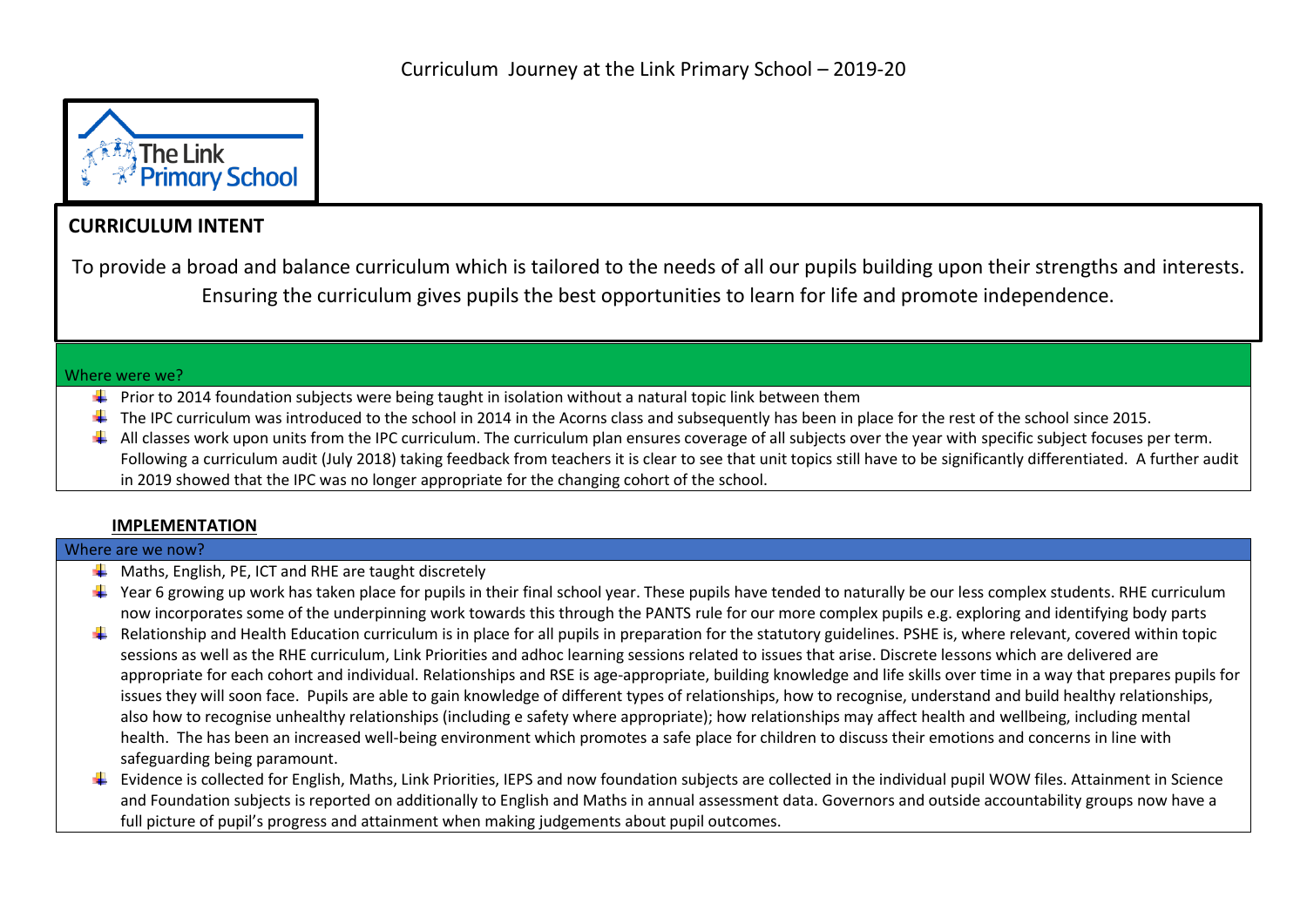Work has begun to introduce the new Linked Curriculum which has been designed following a review of the IPC curriculum use. It was deemed that the differentiation needed to be undertaken by teachers from the IPC units was becoming so diverse that it was becoming very time consuming and not necessarily standardised in sequence of learning skills. The new Linked curriculum has been designed to deliver a deep breadth and careful balance borne from an openness to finding the most effective model for the individual children that make up the school's wide ranging cohort. The "Linked Curriculum" covers subjects taught through cross curricular topics. These have been carefully selected through impact research which has identified the topics that are most motivating and meaningful to the pupils as well as those that supply them with useful knowledge and skills for their most likely pathways. The school curriculum lead, ensures every pupil receives a broad subject coverage over time and does not repeat work unnecessarily whatever age they are on arrival at school and whatever learning pathway they travel through during their time in the school. The graduated targets based on the key learning groups (Engagers, Discoverers, Explorers, Investigators, Inquisitors) ensure that pupils are carefully baselined for skills and knowledge with the aim always of moving them forward in their learning. This also enables pupils who are the most able in the school to be sufficiently challenged.

### Where do we want to be? (during 2018-2019)

- 1. Implementation of the new Linked Curriculum across all classes.
- 2. Further development of schemes of work for this new Linked Curriculum and RHE curriculum.
- 3. Clear and proportionate subject coverage can be seen in timetables
- 4. Data can be collected to show progression of pupils skills within topics studied to ensure future learning can build upon this progression.

| How will we get there? |                                                                                                                                                                                                                                                                                                                                                                                                                                                                                                                                                                                         |                                                              |                                                                                  |                                                                                                                                                                                                                                                                                                                                                                                                  |                 |
|------------------------|-----------------------------------------------------------------------------------------------------------------------------------------------------------------------------------------------------------------------------------------------------------------------------------------------------------------------------------------------------------------------------------------------------------------------------------------------------------------------------------------------------------------------------------------------------------------------------------------|--------------------------------------------------------------|----------------------------------------------------------------------------------|--------------------------------------------------------------------------------------------------------------------------------------------------------------------------------------------------------------------------------------------------------------------------------------------------------------------------------------------------------------------------------------------------|-----------------|
| Target                 | Action                                                                                                                                                                                                                                                                                                                                                                                                                                                                                                                                                                                  | Lead                                                         | Timescale                                                                        | Expected Impact (by July<br>2020)                                                                                                                                                                                                                                                                                                                                                                | Impact evidence |
| 1                      | All class teachers to use the new Linked curriculum<br>$\bullet$<br>schemes to baseline the cohort that pupils are<br>learning within for topic subjects, ICT, PE and RHE.<br>Teachers to use these cohort baselines to decide<br>$\bullet$<br>upon the appropriate outcomes for learning for each<br>pupil.<br>MTPs to be written for all areas using activities which<br>$\bullet$<br>allow pupils to make progress and generalise skills for<br>chosen outcomes.<br>Curriculum lead to monitor success of schemes and<br>new curriculum and provide support as needed to<br>teachers | <b>Teachers</b><br><b>Teachers</b><br>Teachers<br><b>Nic</b> | Half<br>term/Termly<br>Half<br>term/Termly<br>Half<br>term/Termly<br>Half termly | MTPs clearly<br>differentiated with<br>outcomes and activities<br>for RHE, ICT, PE and<br>topic.<br>Staff to have clear<br>understanding of which<br>cohort of learning their<br>class fit into and<br>outcomes and activities<br>reflect this.<br>Lesson observations<br>show clear differentiated<br>activities/outcomes<br>which have meaningful<br>learning taking place for<br>all students |                 |